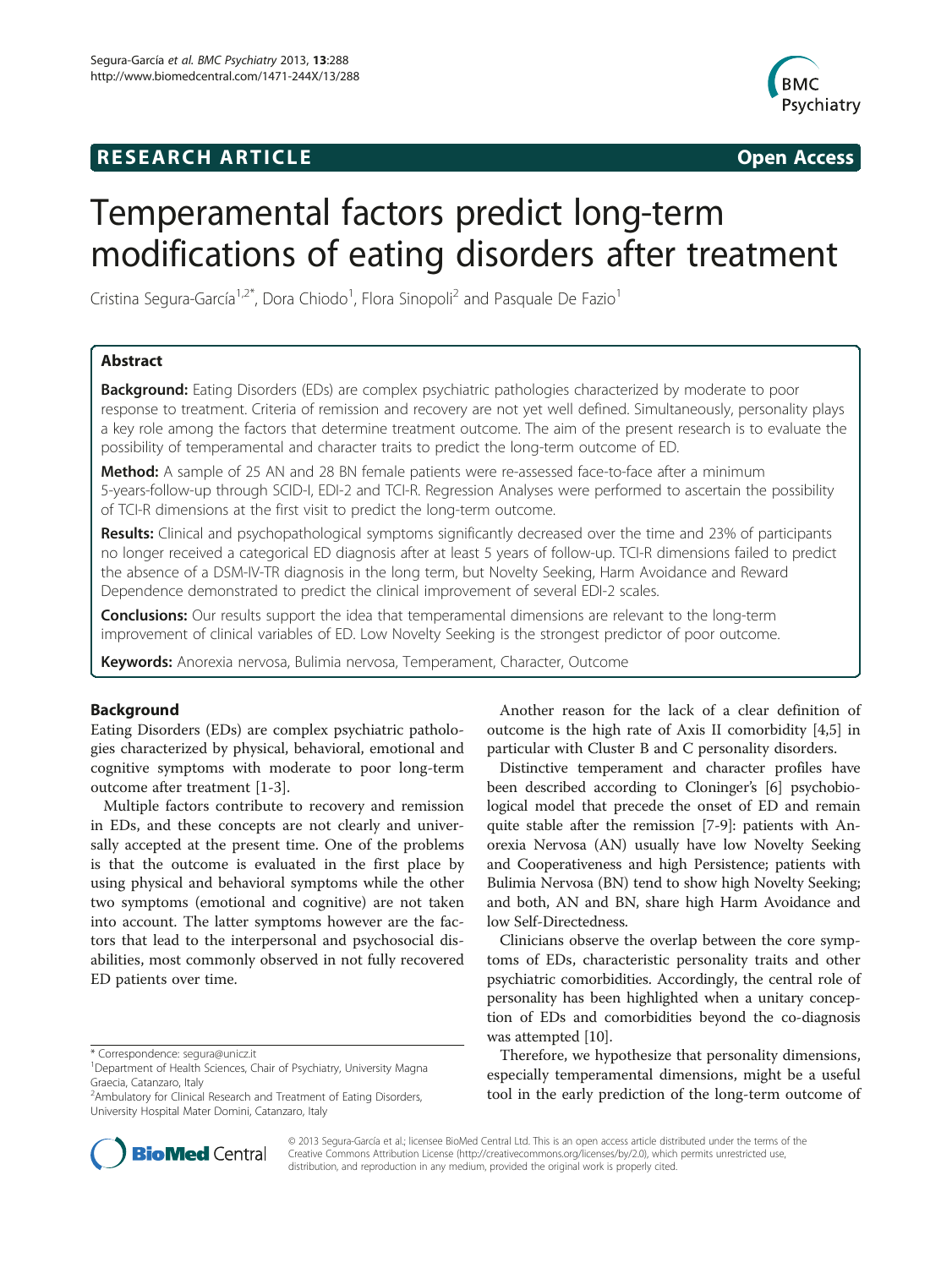EDs after treatment. So the aim of the present research is to evaluate whether temperamental and character traits can be used to predict the long-term outcome of Anorexia Nervosa and Bulimia Nervosa.

#### Methods

#### Participants

All clinical records of female patients diagnosed with AN or BN according to DSM-IV-TR criteria between January 2000 and December 2012 at the outpatient service for Eating Disorders were analyzed. The study was done at the University Policlinic Mater Domini of Catanzaro in Italy. Patients followed an individual therapeutic intervention at the outpatient service for 12 months: once a week for the first six months and biweekly from the seventh until the end. The intervention consisted in nutritional rehabilitation, psycho-education and cognitive restructuring. Cognitive restructuring was intended to identify and correct the cognitive mechanisms that underlie and support the ED. At the end of therapy the follow-up was structured through clinical controls with a psychiatrist and a dietitian, twice a month for six months, once a month for six months and subsequently from two to six times a year for the next three years. During the follow-up period, patients did not undergo any other psychotherapy.

Inclusion criteria: female gender; first diagnosis and treatment for ED at the outpatient unit between January 2000 and December 2007; having completed the Cognitive Behavior Therapy (CBT); having completed an eating educational program for at least a year, and periodical followup controls at the clinic for at least 5 years. Patients matching the criteria were contacted by telephone. Patients were informed of the aim of the study, that their participation was voluntary and that their personal data would be kept confidential; they were invited to make a check-up at the clinic, to write their diet diary during the week before the visit and to be evaluated through psychological questionnaires at the clinic. Eighty-six out of one-hundred-eighty-three patients matched the criteria; twenty-one of them could not be reached, so sixty-five were contacted; fifty-three of them gave verbal informed consent to participate in the present research by phone, and a written informed consent (previously authorized by the ethical committee) was given by these women before any assessment when they came to the clinic.

All participants with an initial diagnosis of AN and BN were included as members of a sole sample. This choice finds a justification both on the transdiagnostic model of EDs [[11](#page-6-0)] and the frequent migration across diagnosis in EDs [\[12,13\]](#page-6-0).

This research protocol was finally approved by the ethics committee of the Azienda Ospedaliera Universitaria Mater Domini of Catanzaro on February 12th 2012 according to local and international standards.

#### **Assessments**

Diagnosis of EDs according to DSM-IV TR [\[14](#page-6-0)], was made both at the first access to the outpatient clinic (t0) and during the last evaluation (t1) by means of SCID-I [[15\]](#page-6-0), dietary diaries and BMI.

At t1, two psychiatrists with adequate training in the field of EDs, and who did not have any previous contact with participants, interviewed them face to face through the SCID-I. Additional information regarding age, marital status, education, occupation, eating behavior, purging behavior, type and frequency of physical activity was also collected. In order to ascertain if disordered eating behaviors were or were not still present, participants' diet diaries were reviewed by the dietitian of the outpatient service. The dietitian also measured them wearing light indoor clothing and no shoes using a stadiometer (Seca 220, GmbH & Co., Hamburg, Germany) and a balance scale (Seca 761, GmbH & Co., Hamburg, Germany). Then individual's Body Mass Index (BMI, kg/m<sup>2</sup>) was calculated.

Participants were subsequently invited to answer the same tests they had already responded to at t0: the Eating Disorder Inventory2 (EDI-2) and the Temperament and Character Inventory Revised (TCI-R).

The EDI-2 [\[16](#page-6-0)] is a worldwide validated questionnaire that provides a multidimensional evaluation of the very remarkable psychological characteristics of AN and BN through eleven subscales: Drive for Thinness (DT), Bulimia (BU), Interoceptive Awareness (IA), Asceticism, Body Dissatisfaction (BD), Perfectionism (P), Interpersonal Distrust, Impulse Regulation (IR), Ineffectiveness (IN), Maturity Fears (MF), and Social Insecurity (SI). In the literature [\[17\]](#page-6-0), high Cronbach's alphas (range: 0.80–0.91) were reported for the internal consistency of the EDI-2 scales and high test–retest reliability in patients with ED diagnoses (range: 0.81–0.89) [[18](#page-6-0)].

The TCI-R [\[19,20](#page-6-0)] is a questionnaire based on Cloninger's neurobiological personality theory [\[6](#page-5-0)] that assesses personality on 4 temperamental (Novelty Seeking, NS; Harm Avoidance, HA; Reward Dependence, RD; Persistence, P) and 3 character dimensions (Self-directedness, SD; Cooperativeness, C; Self-transcendence, ST) that can be further divided into 29 scales. The questionnaire has been translated into many languages, validated in different countries and worldwide applied both in clinics and research.

# Statistical design

Statistical Packages for the Social Sciences (SPSS) version 18 was used for statistical analysis. Data are presented as means, standard deviations (SD), frequencies and percentages.

Delta percentage of changes  $(\Delta)$  between t0 and t1were calculated through the following formula:  $\Delta = (tI)$  score – t0 score/t0 score)  $\times$  100; where positive result indicate an increment of the score at t1 and vice versa.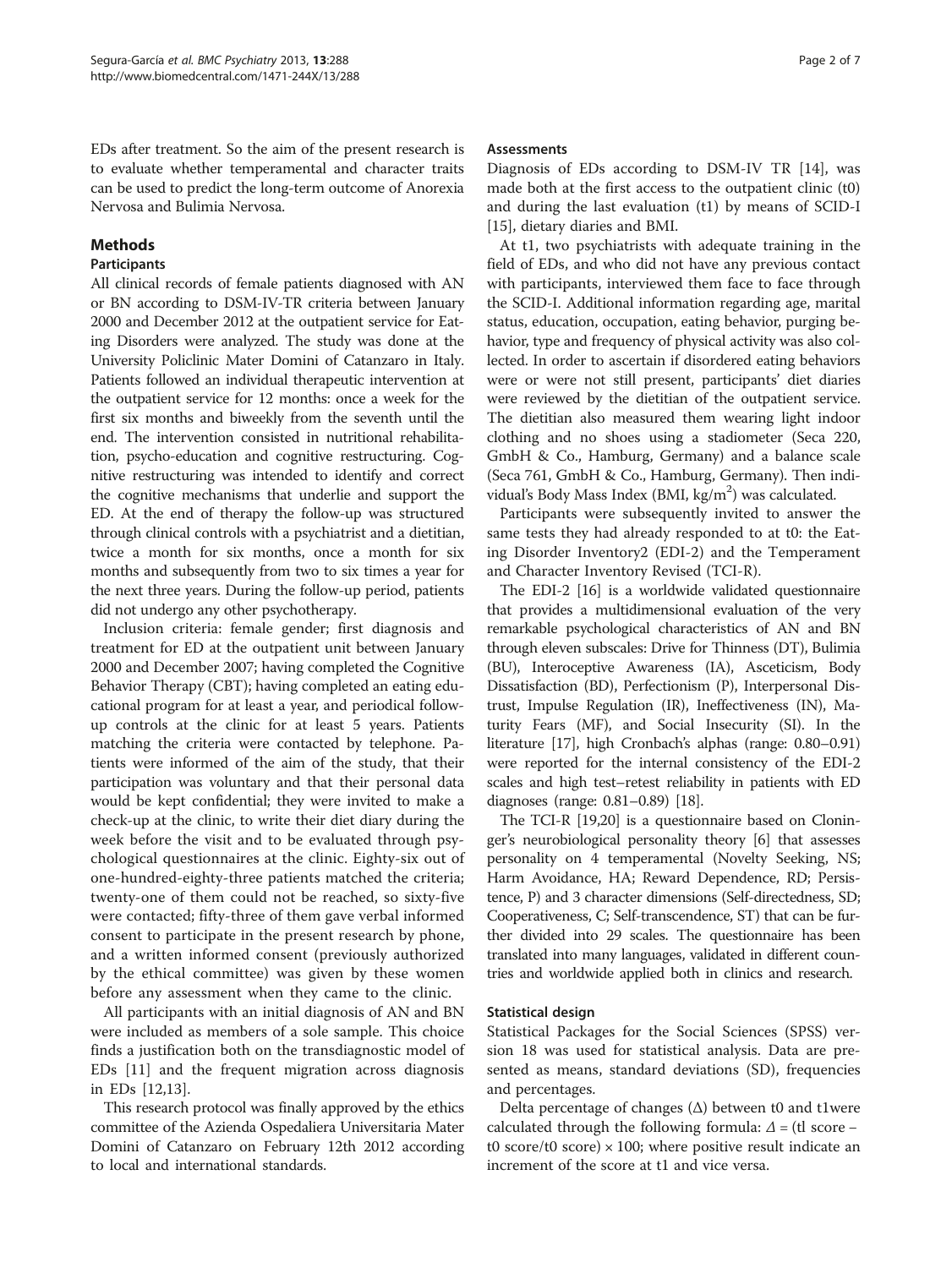<span id="page-2-0"></span>Univariate analysis included t-Test for independent samples comparison; Paired-Samples t-Test for numerical data (Table 1) and Chi-square for categorical ones were used to evaluate the change between t0 and t1 in EDI-2 scales and TCI-R dimensions.

Multivariate analysis included both Forward Stepwise Multiple Logistic Regression Analysis and Forward Stepwise Multiple Linear Regression Analysis. The first was performed to assess the probability of predicting the presence of an ED diagnosis according to DSM-IV-R at t1 (ED diagnosis during the last 12 months = 1; absence of ED diagnosis during the last  $12$  months = 0) considering TCI-R dimensions at t0 (NS, HA, RD, P, SD, C, ST) as independent predictors (continuous) corrected by age and duration of follow-up. Then a series of Multiple Linear Regression Analyses were performed where the delta of the eleven scales of EDI-2 were alternatively considered as dependent variables and the seven dimensions of TCI-R at t0 as independent predictors corrected by age and duration of follow-up (Table 2). Probability for stepwise entry and removal were 0.2 and 0.4. Type I error was set at  $p \le 0.05$ . Odds Ratio (OR) and Cohen's effect sizes (ESs) were

Table 1 Paired sample t-test of EDI-2 and TCI-R scores between t0 and t1

|              |             | t0    |           | t1    |           |          | Paired sample t-test |
|--------------|-------------|-------|-----------|-------|-----------|----------|----------------------|
|              |             | Mean  | <b>SD</b> | Mean  | <b>SD</b> | t        | P                    |
| $EDI-2$      | DT          | 14,4  | 6,9       | 7,5   | 7,2       | 3,623    | $**0,002$            |
|              | BU          | 6,4   | 7,2       | 2,9   | 4,7       | 2,537    | $*0,02$              |
|              | BD          | 15,4  | 7,6       | 14,0  | 8,2       | 0,73     | 0,474                |
|              | IA          | 12,6  | 7,9       | 8,5   | 7,5       | 2,455    | *0,024               |
|              | ASC         | 8,4   | 4,8       | 5,9   | 3,9       | 1,985    | 0,062                |
|              | P           | 5,5   | 4,9       | 5,4   | 4,3       | 0,048    | 0,963                |
|              | MF          | 8,6   | 5,8       | 10,3  | 7,5       | $-0.977$ | 0,341                |
|              | IR.         | 10,3  | 6,2       | 6,7   | 7,1       | 1,872    | 0,077                |
|              | IN          | 12,6  | 8,4       | 11,5  | 8,9       | 0,629    | 0,537                |
|              | <b>SI</b>   | 10,3  | 5,5       | 9,0   | 9,3       | 0,587    | 0,564                |
|              | ID          | 7,3   | 4,8       | 5,5   | 5,2       | 1,19     | 0,249                |
| <b>TCI-R</b> | <b>NS</b>   | 92,3  | 20,5      | 105,1 | 14,2      | $-2,621$ | *0,019               |
|              | <b>HA</b>   | 125,0 | 16,4      | 110,2 | 16,8      | 3,999    | $***0,001$           |
|              | <b>RD</b>   | 99,2  | 15,8      | 100,6 | 11,8      | $-0,305$ | 0,764                |
|              | <b>PERS</b> | 103,2 | 30,4      | 112,5 | 14,9      | $-1,309$ | 0,209                |
|              | <b>SD</b>   | 98,6  | 22,1      | 125,8 | 22,5      | $-4,81$  | $***0,001$           |
|              | C           | 130,6 | 19,9      | 132,7 | 12,7      | $-0,379$ | 0,71                 |
|              | ST          | 58,9  | 14,0      | 61,7  | 17,1      | $-0,63$  | 0,538                |

DT: Drive for Thinness; BU: Bulimia; BD: Body Dissatisfaction; IA: Interoceptive Awareness; ASC: Asceticism; P: Perfectionism; MF: Maturity Fears; IR: Impulse Regulation; IN: Ineffectiveness; SI: Social Insecurity; ID: Interpersonal Distrust; NS: Novelty Seeking; HA: Harm Avoidance; RD: Reward Dependence; P: Persistence; SD: Self-directedness; C: Cooperativeness; ST: Self-transcendence. **Bold character**: significant differences.  ${}^*p$  < .05;  ${}^{**}p$  < 0.1;  ${}^{***}p$  < .001.

#### Table 2 Linear regression analysis

| Dependent variable | Predictor | <b>Beta</b> | t        | Sig.  |
|--------------------|-----------|-------------|----------|-------|
| $\triangle BD$     | NS.       | $-1.085$    | $-4.752$ | 0,000 |
|                    | НA        | $-0,668$    | $-3,218$ | 0,007 |
|                    | <b>RD</b> | 0.448       | 2,33     | 0,037 |
| ∆ASC               | <b>NS</b> | $-0.775$    | $-3,679$ | 0,003 |
| $\triangle$ IR     | <b>NS</b> | $-0.747$    | $-3.013$ | 0,009 |
| ΔSΙ                | НA        | $-0,692$    | $-3,358$ | 0,005 |
|                    | <b>NS</b> | $-0.528$    | $-2,28$  | 0,04  |

Δ: delta t0-t1; BD: Body Dissatisfaction; ASC: Asceticism; IR: Impulse Regulation; SI: Social Insecurity; NS: Novelty Seeking; HA: Harm Avoidance; RD: Reward Dependence.

calculated;  $ES \leq 0.2$  from 0.3 to 0.6, from 0.7 to 1.2 and > 1.2 were respectively considered as trivial, small, moderate and large.

# Results

#### Sample description

Twenty out of 53 participants (38%) had received an initial diagnosis of Anorexia Nervosa Restricting Type (ANR), 5 (9%) of Anorexia Nervosa Binge-Eating/Purging Type (ANP) and 28 (53%) of Bulimia Nervosa Purging Type (BNP) at t0. The average age of the sample was  $22.9 \pm$ 7.2 years  $(AN = 21.4 \pm 5.9; BN = 24.4 \pm 8.3)$  and the BMI was  $18.8 \pm 5.8$  (AN =  $15.8 \pm 2.0$ ; BN =  $21.7 \pm 3.8$ ). The mean lasting follow-up since the first visit was  $8.5 \pm 3.3$  years.

#### Changes t0-t1

Figure [1](#page-3-0) illustrates the diagnostic migration of patients between t0 and t1. A high percentage of patients moved from their original diagnosis of ANP, ANR and BNP to ED-NOS (respectively 80%, 60% and 60%) while the percentage of those who did not match the DSM-IV-TR diagnostic criteria for any ED during the prior twelve months was lower (respectively 20%, 40% and 11%). The final distribution of diagnosis according to DSM-IV-TR criteria at t1 were: 23% no diagnosis, 9% ANP; 6% BNP; 62% ED-NOS.

At t1 the mean age was  $30.1 \pm 7.1$  years and the average BMI was  $21.1 \pm 3.3$ ; the BMI of patients with an initial diagnosis of AN raised to  $20.4 \pm 2.4$  (t = −6.325; p < 0.001) while that of BN decreased to  $20.0 \pm 4.3$  (t = 1.533;  $p = 0.160$ ).

The only significant difference between AN and BN participants at t0 in relation to the scores of TCI-R and EDI-2 regarded the scale Bulimia of EDI-2 (AN =  $3.0 \pm$ 3.9 vs  $BN = 10.2 \pm 7.9$ ;  $t = 4.129$ ;  $p < 0.001$ ). This result further confirmed the choice of including all patients in the same sample for further statistical analysis.

Table 1 shows the results of the Paired sample t-Test for EDI-2 and TCI-R scores between t0 and t1. With the only exception of Maturity Fears, all the EDI-2 scores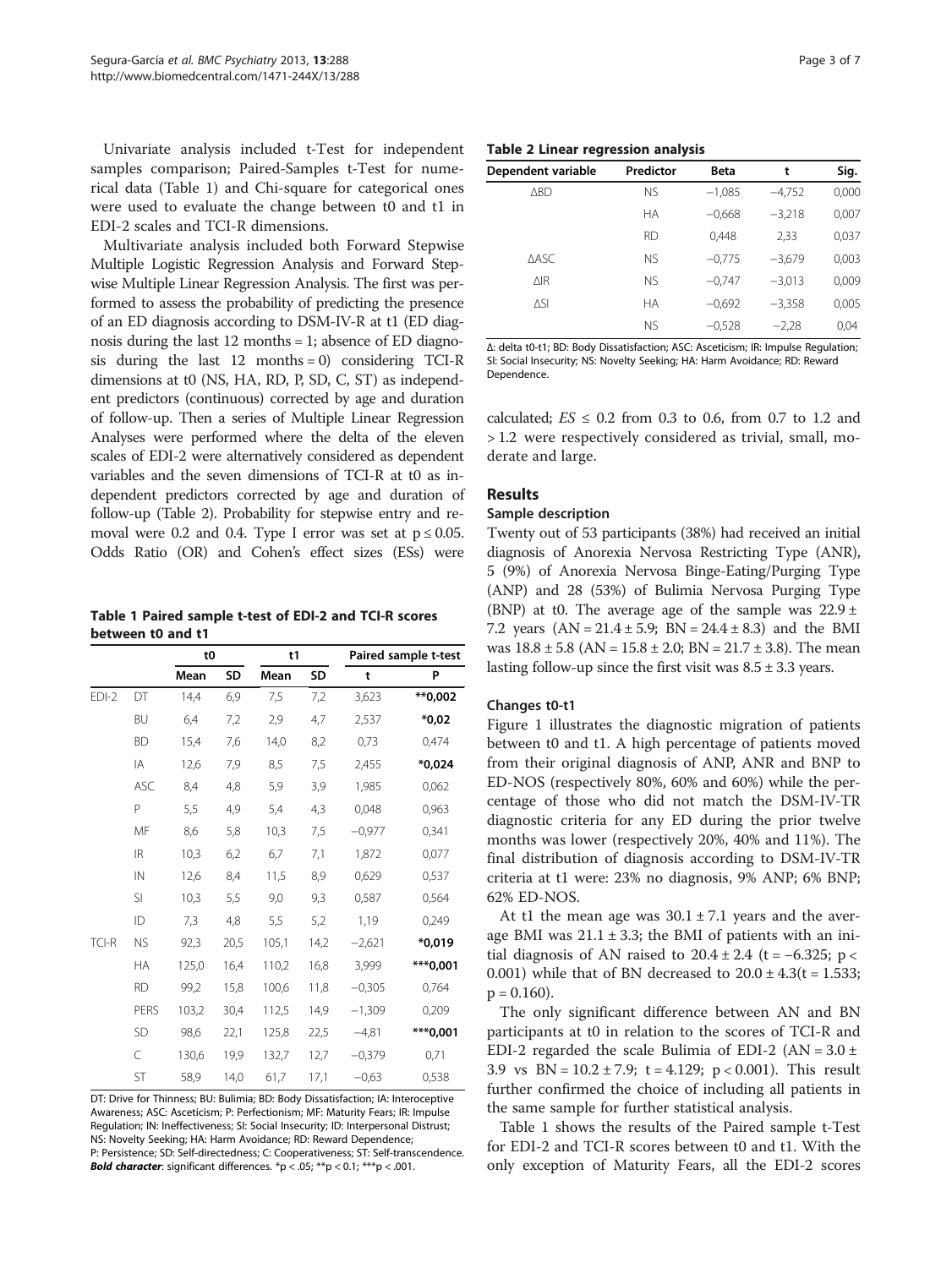<span id="page-3-0"></span>

decreased at t1. Significant differences were only observed in Drive for Thinness, Bulimia and Interoceptive Awareness. No participant reached EDI-2 scores within 1 standard deviation of normal population values in all the scales at t1. Still all participants with no formal diagnosis of ED at t1 showed DT, BU, IN, ASC and SI scores within normative data while only a small proportion were within normal limits for PERF, ID and MF (Figure 2).

With regards to TCI-R significant changes at t1 were found in three dimensions: Novelty Seeking and Self-Directedness significantly increased while Harm Avoidance significantly decreased.

#### Multivariate analysis

Temperamental (NS, HA, RD and P) and character (SD, C and ST) dimensions of TCI-R failed to predict the longterm outcome (absence of DSM-IV-TR diagnosis at t1) as none of them entered among the predictive variables in the Logistic Regression Analysis.

On the other hand, when Multiple Linear Regression Analyses were performed, the delta of several scales of EDI-2 were predicted by some temperamental dimensions at t0 (Table [2](#page-2-0)).

More in detail, the increase of Body Dissatisfaction  $(R^2 = 533; F = 5,859; p = 0,006)$  appeared to be related to

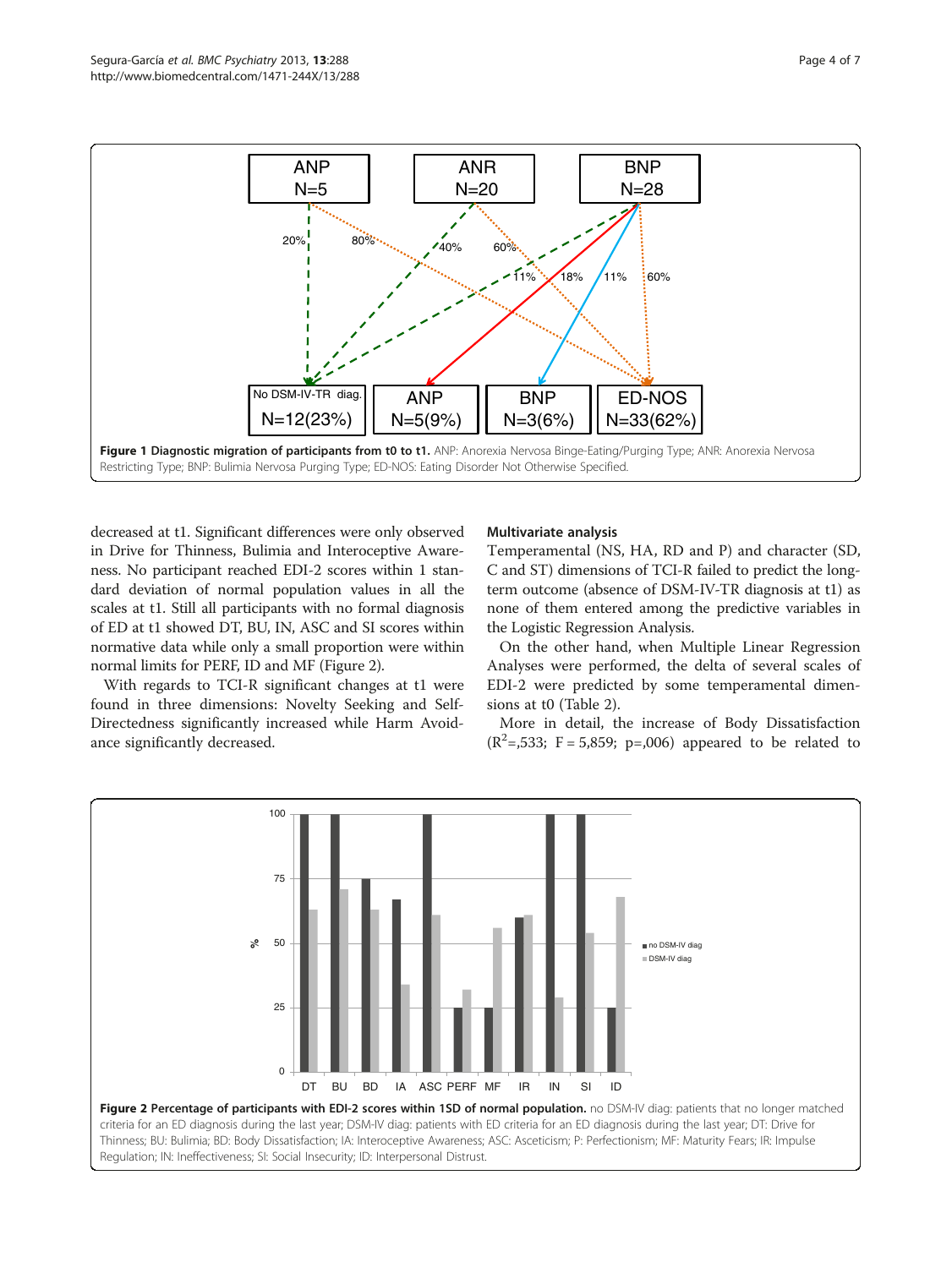low NS, low HA and high RD at t0. The increase of Asceticism  $(R^2 = 4.445; F = 4.402; p = 0.018)$  and Impulse Regulation ( $R^2$ =,280; F = 3,693; p=,05) scores appeared to be predictable by low NS at t0. Higher Social Insecurity at t1 was related to low NS and HA at t0  $(R^2 = -401; F =$ 3,825; p=,028). In other words, low NS at t0 predicted the aggravation of BD, ASC, IR and SI scales of EDI-2; low HA predicted higher BD and SI scores at t1; and high RD predicted higher BD at t1.

# **Discussion**

The current investigation aims to assess the possibility to use temperamental and character dimensions when predicting the long-term outcome of EDs. The first step was to evaluate the outcome after adequate treatment and a long follow-up period.

In agreement with other studies, our results showed an overall reduction of general psychopathology and a considerable proportion of participants who scored within the normal range in several dimensions of the EDI-2. Only twenty-three percent of participants did no longer match an ED diagnosis during the last year whereas a high proportion of patients still fell within the ED-NOS category. An improvement in some personality traits was also observed. Temperament and character dimensions failed to predict the outcome in terms of DSM-IV TR diagnostic criteria, but they were successful in predicting the clinical changes of patients.

There is an ongoing controversy on the criteria to evaluate the outcome of EDs [\[21-24](#page-6-0)] that derives from the inner complexity of these disorders. Efforts to define and set solid criteria for response, remission and recovery following treatment have been done [[25-27](#page-6-0)] without reaching a definite international consensus. On the other hand large differences in the rates of remission and recovery emerge across studies as a consequence of different methodological procedures [[27,28\]](#page-6-0) and/or different outcome criteria [\[29,30](#page-6-0)].

In the present study we used operational criteria to classify patients in the long term. This showed that only a small portion of them had reached a good outcome. In the light of critical reading of current literature, even if the requirements for recovery deduced from the DSM-IV [[24,31](#page-6-0)] are much broader than those used in most studies, we still believe that no longer matching the DSM criteria does not imply to have reached a state of full recovery (i.e. not being ugly does not imply being beautiful). Psychopathological data, changes in the rating scales, data related to personality as well as their relationship could improve not only the validity but also the real utility of the outcome criteria [\[32\]](#page-6-0). This consideration is supported by the following facts: first, some features remain symptomatic over time to a subclinical level among patients that do not maintain the ED diagnosis [\[33\]](#page-6-0); second, personality dimensions fail to predict if subjects will maintain a DSM-IV diagnosis in the long-term while the same personality dimensions are able to predict some important clinical modifications.

According to literature, ED partial recovery could mainly be defined by the amelioration of physical and behavioral aspects (no longer meeting criteria for an ED, no pathological eating behaviours for 3 months and BMI ≥ 18.5) while the additional normalization of EDE-Q scores would guarantee the full recovery through the recovery of emotional and cognitive symptoms [\[32\]](#page-6-0). In the present research we applied the same criteria for a longer period (12 months) using the EDI-2 instead of the EDE-Q. Not only few dimensions showed a significant reduction over time (DT, BU and IA), but it was also verified that no woman had obtained the normalization of all scores of EDI-2 in the long term. This observation is in agreement with the above discussed and emphasizes the poor outcome in the long-term, the problem of treatmentresistance and the risk of relapse.

Patients with ED have pre-morbid and well defined personality traits that influence genesis and maintenance of the disorder [\[34,35\]](#page-6-0). Even if some confounding factors should be borne in mind when evaluating the personality of ED patients [[4](#page-5-0)], several studies have demonstrated that the treatment for the ED is, to a certain extent, able to modify personality dimensions. Recovery drives per-sonality traits closer to those of healthy controls [[36](#page-6-0),[37](#page-6-0)] with an overall reduction of Harm Avoidance and Self-Transcendence and the increase of Reward Dependence, Self-Directedness and Cooperativeness [\[38](#page-6-0)-[40](#page-6-0)]; nevertheless in the same way that other symptoms may persist after recovery, patients recovered from AN and BN tend to maintain higher Harm Avoidance and lower Self-Directedness than people who never had an ED [\[41](#page-6-0)]. The present research confirmed the same personality changes in the long term with regard to HA and SD but also a significant increase of NS through time. This last peculiar increment may be explained because in our sample, where AN and BN patients were considered together, the largest improvement was obtained by patients with an initial diagnosis of AN-R, typically characterized by low NS scores [\[7](#page-5-0)-[9\]](#page-6-0).

Agüera et al. [[40](#page-6-0)], in an interesting research but with an opposite reasoning, demonstrated that the delta of EDI-2 total score was a specific clinical predictor of TCI-R changes after treatment. From our point of view, this bidirectional relationship between the psychopathology (epiphenomenon or shallower element) described by EDI-2 and the structure of personality (structural and deeper element) described by TCI, can be read in the sense that visible changes regarding the surface elements reflect changes in depth. So, changes in depth (personality traits) are those that could subsequently predict the more easily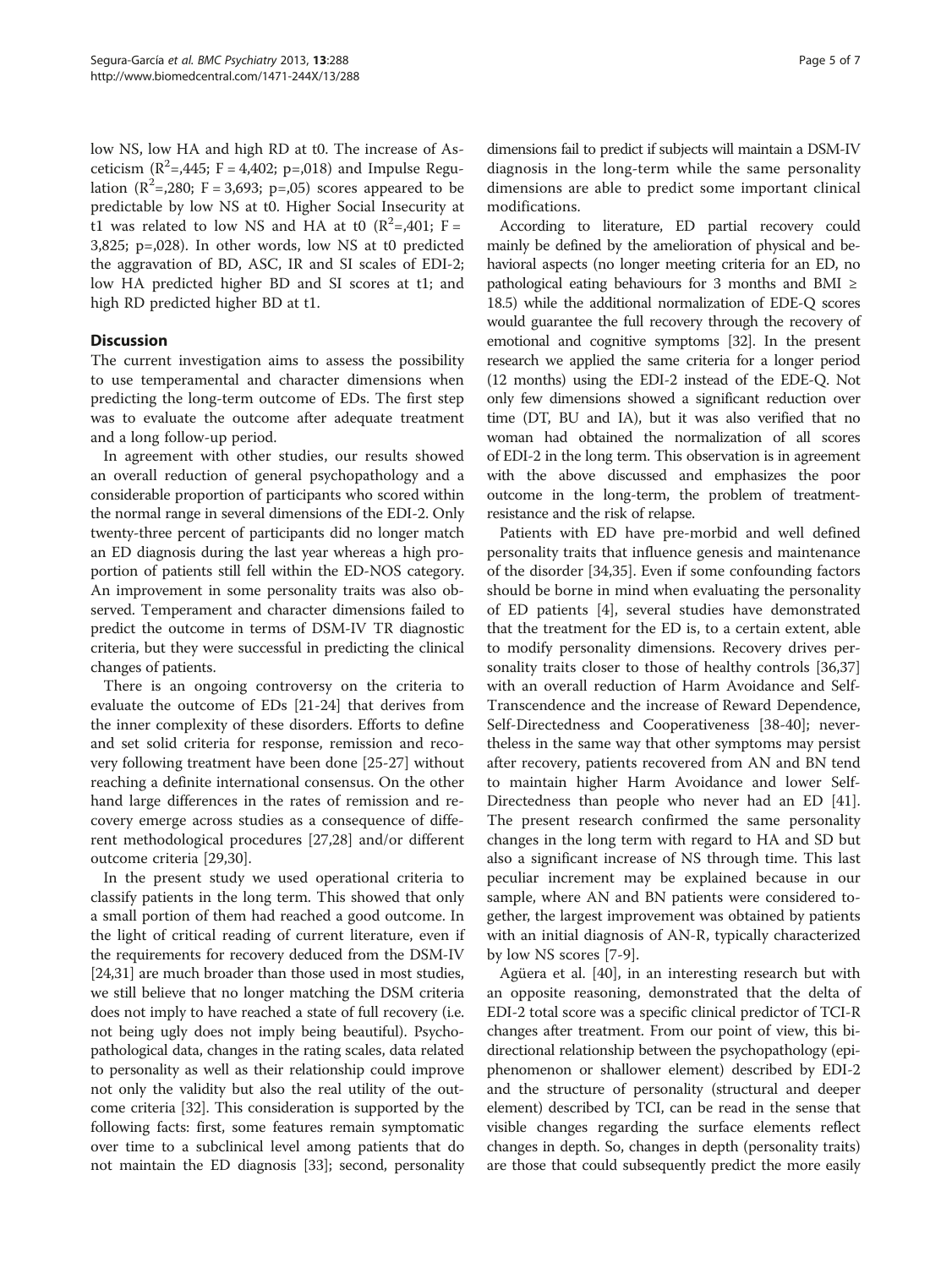<span id="page-5-0"></span>detectable psychopathological changes at the clinical observation for their shallower position.

Our aim, in any case, was to test if the personality dimensions initially observed in ED patients were able to predict the clinical long-term outcome. The research failed to predict the outcome by means of the absence or presence of a DSM-IV-TR diagnosis in the long term. Nevertheless, in contrast with a recent research in which personality traits had no significant interaction with recovery [\[31\]](#page-6-0), the results of regression analysis have demonstrated the important role of temperamental dimensions (NS, HA and RD) as independent predictors of some clinical modifications.

Previous papers have demonstrated that TCI-R dimensions are able to predict some clinical improvement: high HA has predicted favorable clinical changes after a six-month therapy of Brief Adlerian Psychodynamic Psychotherapy for ED patients [\[42](#page-6-0)] while low SD and low C have been found to correlate with drop-out from treatment among ED patients [[35](#page-6-0)]. Present data confirm that low HA is related to poor outcome with higher body dissatisfaction and social insecurity in the long term. From this perspective, high HA scores could be considered not only a characteristic feature of EDs but also a beneficial trait. The need of approval related to RD helps to understand why high scores in this dimension are correlated to further higher body dissatisfaction. Despite a significant increase at t1, the mean NS score remained quite stable on average values [\[20\]](#page-6-0). Low NS was previously identified as a characteristic of the non-responder group in the short term [[43](#page-6-0)]; our data support this results, in this case predicting the long-term outcome: initial low NS scores were associated to the worsening of relevant clinical symptoms (BD, ASC, IR and SI). This fact leads to reflect on the important role of NS on determining and sustaining the psychopathology of EDs.

The present study has some strengths and limits. The first limit is the reduced sample size; it is due to the narrow criteria of inclusion used to guarantee a long followup and also to the fact that data collection was made in an outpatient unit of a small city. On the other hand it can also be considered a strength as all patients were treated by the same therapeutic team with a long average of follow-up.

The second limit could be including patients with AN and BN as members of a sole sample. This methodological choice, previously explained, found further justification with the absence of significant differences between patients except in the BU scale of EDI-2.

The third limit is not having considered comorbidities [[44\]](#page-6-0), but the aim of the study was only to evaluate the power of temperament and character dimensions to predict clinical modifications.

A possible forth limit regards that results rely solely on self-report data, particularly self-assessment of personality

characteristics; to reduce this limit, reliable and worldwide validated questionnaires were used.

#### Conclusions

The early identification of prognostic features has fundamental implications in relation to the goal of treatment, the therapeutical strategies and the health professionals to include in the therapeutic team [[24\]](#page-6-0). As with other psychiatric disorders, ED residual symptoms correlate with increased likelihood of relapse in the long-term. The early identification of the elements that are most likely not to be improved could lead to more targeted and effective therapeutic interventions. Among diagnostic factors, personality is the one that suits to provide prognostic indications because clinical symptoms may vary widely over time in relation to severity and diagnostic migrations, while personality traits, especially temperamental ones, are structural elements.

Our results support that some temperamental dimensions may be useful tool to predict the outcome in the long term, and among them, low Novelty Seeking could be the strongest predictor of non-response.

#### Abbreviations

ED: Eating disorders; CBT: Cognitive behavioural therapy; AN-R: Anorexia nervosa-restricting type; AN-P: Anorexia nervosa-purging type; BN-P: Bulimia nervosa-purging type; ED-NOS: Eating disorder not otherwise specified; DSM-IV-TR: Diagnostic and statistical manual of mental disorders iv text revised; EDI-2: Eating disorders inventory-2; DT: Drive for thinness; BU: Bulimia; BD: Body dissatisfaction; IA: Interoceptive awareness; ASC: Asceticism; P: Perfectionism; MF: Maturity fears; IR: Impulse regulation; IN: Ineffectiveness; SI: Social insecurity; ID: Interpersonal distrust; TCI-R: Temperament and character inventory revised; NS: Novelty seeking; HA: Harm avoidance; RD: Reward dependence; P: Persistence; SD: Self-directedness; C: Cooperativeness; ST: Self-transcendence.

#### Competing interests

All authors declare that they have no conflicts of interests.

#### Authors' contributions

CSG designed the study. DC and FP collected the patient data. CSG performed the statistical analyses. CSG and PDF wrote the first draft of the manuscript. All authors commented on and approved the final manuscript.

Received: 31 March 2013 Accepted: 31 July 2013 Published: 7 November 2013

#### References

- 1. Fisher M: The course and outcome of eating disorders in adults and in adolescents: a review. Adolesc Med 2003, 1:149–158.
- 2. Steinhausen HC: Outcome of eating disorders. Child Adolesc Psychiatr Clin N Am 2009, 1:225–242.
- 3. Keel PK, Brown TA: Update on course and outcome in eating disorders. Int J Eat Disord 2010, 3:195–204.
- 4. Vitousek KM, Stumpf RE: Difficulties in the assessment of personality traits and disorders in eating-disordered individuals. Eat Disord 2005, 1:37–60.
- 5. Rø O, Martinsen EW, Hoffart A, Rosenvinge J: Two-year prospective study of personality disorders in adults with longstanding eating disorders. Int J Eat Disord 2005, 2:112–118.
- 6. Cloninger CR, Svradic DM, Przybeck TR: A psychobiological model of temperament and character. Arch Gen Psychiatry 1993, 12:975-990.
- 7. Klump KL, Bulik CM, Pollice C, Halmi KA, Fichter MM, Berrettini WH, Devlin B, Strober M, Kaplan A, Woodside DB, Treasure J, Shabbout M, Lilenfeld LR,